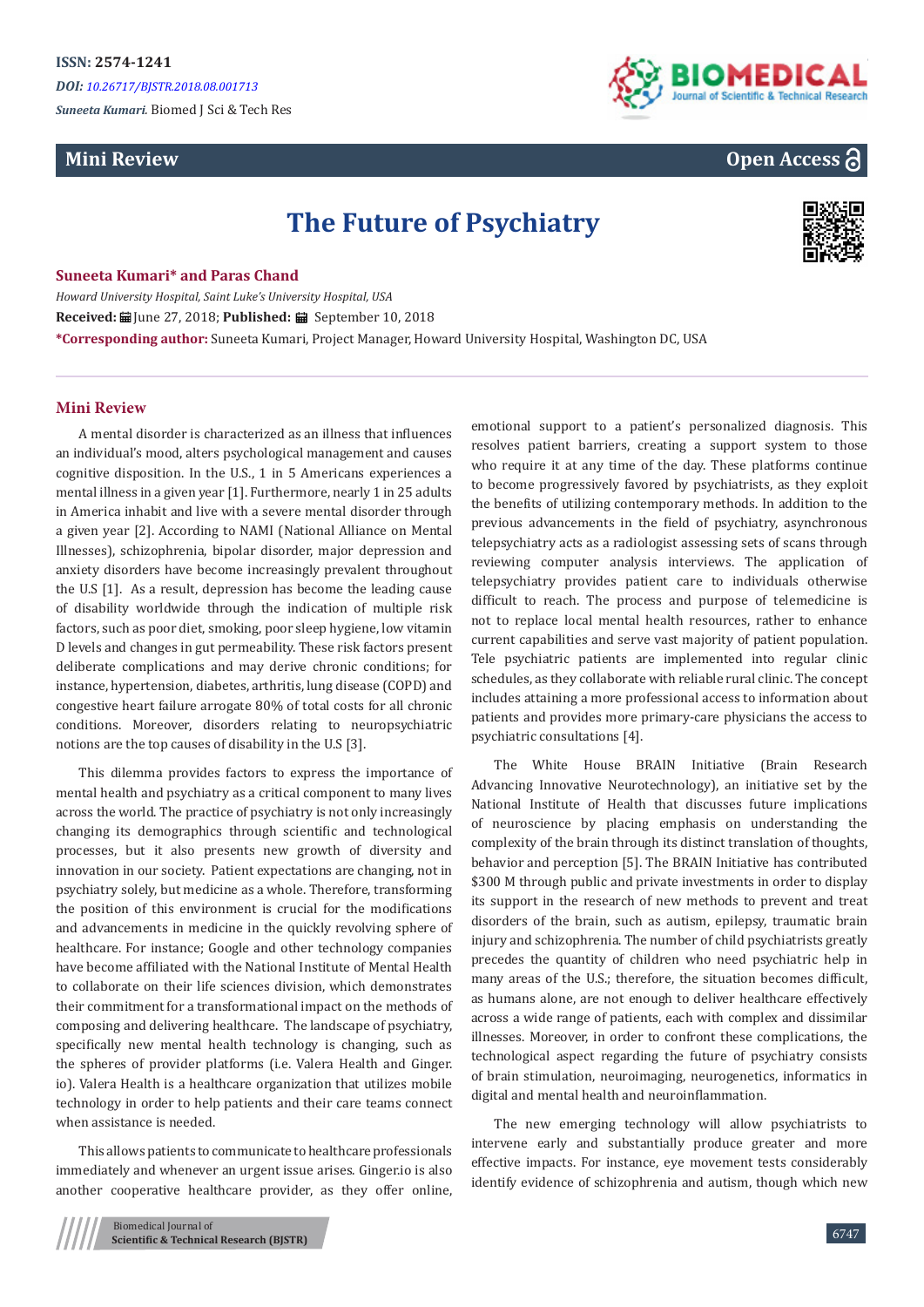technologies allow specialists to diagnose and treat spectrum disorders and severe mental illnesses by utilizing eye tracking solutions. This emphasizes the significance of constructing a future in psychiatry by implementing new methods of technological advances in consideration of expanding the field.

Additionally, mental specialists also may have the ability to predict the chances of suicide. According to the AFSP (American Foundation for Suicide Prevention), this condition is currently the 10th leading cause of death in the U.S., whereas approximately 44, 965 Americans die of suicide each year. By applying blood gene expression biomarkers and conducting an interview, the predication of people who have suicidal thoughts is able to be determined through immune and inflammatory indications [6].

By taking advantage of neuroinformatic genetics research, an individual is able to understand that though mental disorders, such as ADHD, autism, bipolar disorder, schizophrenia and major depressive disorder may produce dissimilar symptoms in a person mentally and physically, they may also share much of their genetic underpinnings, which expresses the connection between them. Another examination that psychiatrists exploit is a speech pattern test in order to determine and detect a specific type of mental disorder by promoting computer algorithms. Through this method, specialists have the capabilities to anticipate how people may be exposed to a certain disorder, such as schizophrenia in a high exposure area. Contemporary mechanical and specialized promotion in the region of psychiatry provides, statistically, an improved quality of life for the population and the attention of growth becomes momentous for future research and study of mental disorders. A notion that portrays this analysis is the application of neuroimaging, which identifies the stage of a mental disorder through its impact on the brain of an individual [3]. By applying modern neuroimaging techniques, the brain's form and function, regarding the internal and external integrity are revealed. For instance, the application of 7-tesla MRI scanners allows an individual to view the brain as not only a system, but also at nearly microscopic scales [7].

This method of neuroimaging contains an extremely highresolution imaging sensor, whereas it may identify areas of epileptogenic focus, which are typically too minuscule to locate on an MRI and enable a detailed and accurate surgical removal of effected brain areas. Applied neuroimaging integrates structural and functional mapping of the nervous system which guides patient management to improve patient care. The field of psychiatry is rapidly developing, as new innovations and treatments become available to a population. For instance, digital therapists, or avatars (i.e. MultiSense and SimSensi) have the ability to view an individual through analyzing speech patterns and body movements in order to emotionally have a connection [2]. This is crucially significant for people who a mental disorder condition, such as autism. Autism is a severe mental disorder that effects and debilitates an individual's ability to communicate and interact effectively. According to the Centers of Disease Control and Prevention (CDC), 1 in 68 children are identified with having the condition, as the diagnosis of this mental disorder begins to increase yearly.

With the development of the Brain Power System, a wearable, smart glass technology for autism that creates a positive and relaxed mental state of the human mind, allowing them to learn cognitive and social skills. The growth of psychiatry may also present the first digital medications in the field of medicine, such as antipsychotics that have built-in sensors, whereas their purpose serves to report the body's schematics and other relevant information [8]. The system operates through reporting data from the pill's sensor to a wearable patch, which tracks ingestion of the medication. The product is generally practical for the treatment of schizophrenia and acute treatments associated with bipolar disorder. The pill generates an electrical signal when exposed to stomach acid, as it contains traces of copper, magnesium and silicon. Through the promotion and evolution of psychiatric progress, the future of this area of medicine may expand brain networks or overpower motor and cognitive issues by the application of extending the opportunities of today's capabilities.

#### **Conclusion**

The landscape of psychiatry is rapidly changing as new and developing options become available to patients. The study of the field has become increasingly crucial throughout recent years and the future not only offers success, it demonstrates enrichment to all patients.

#### **References**

- 1. [Mental Illness.](https://www.nimh.nih.gov/health/statistics/mental-illness.shtml)
- 2. [\(2016\) Autism Spectrum Disorder \(ASD\).](https://www.cdc.gov/ncbddd/autism/data.html)
- 3. [Eierud C, Craddock RC, Fletcher S, Aulakh M, King Casas B, et al. \(2014\)](https://www.ncbi.nlm.nih.gov/pubmed/25061565)  [Neuroimaging after mild traumatic brain injury: review and meta](https://www.ncbi.nlm.nih.gov/pubmed/25061565)[analysis.](https://www.ncbi.nlm.nih.gov/pubmed/25061565)
- 4. [Deslich S, Stec B, Tomblin S, Coustasse A \(2013\) elepsychiatry in the 21st](https://www.ncbi.nlm.nih.gov/pmc/articles/PMC3709879/)  [Century: Transforming Healthcare with Technology.](https://www.ncbi.nlm.nih.gov/pmc/articles/PMC3709879/)
- 5. [Jorgenson LA, Newsome W T, Anderson D J, Bargmann CI, Brown EN,](https://www.ncbi.nlm.nih.gov/pubmed/25823863)  [Deisseroth K, Wingfield JC \(2015\) The BRAIN Initiative: developing](https://www.ncbi.nlm.nih.gov/pubmed/25823863)  [technology to catalyze neuroscience discovery.](https://www.ncbi.nlm.nih.gov/pubmed/25823863)
- 6. [Lopez JP, Kos A, Turecki G \(2018\) Major depression and its treatment:](https://www.ncbi.nlm.nih.gov/pubmed/29076893)  [microRNAs as peripheral biomarkers of diagnosis and treatment](https://www.ncbi.nlm.nih.gov/pubmed/29076893)  [response.](https://www.ncbi.nlm.nih.gov/pubmed/29076893)
- 7. [Reid MA, Salibi N, White DM, GawneTJ, Denney TS, Lahti AC \(2018\) 7T](https://www.ncbi.nlm.nih.gov/pubmed/29385594)  [Proton Magnetic Resonance Spectroscopy of the Anterior Cingulate](https://www.ncbi.nlm.nih.gov/pubmed/29385594)  [Cortex in First-Episode Schizophrenia.](https://www.ncbi.nlm.nih.gov/pubmed/29385594)
- 8. [Yoshimura B, Sakamoto S, Sato K, Takaki M, Yamada N \(2017\) Predictors](https://www.ncbi.nlm.nih.gov/pubmed/29498481)  [of remission during acute treatment of first-episode schizophrenia](https://www.ncbi.nlm.nih.gov/pubmed/29498481)  [patients involuntarily hospitalized and treated with algorithm-based](https://www.ncbi.nlm.nih.gov/pubmed/29498481)  [pharmacotherapy: Secondary analysis of an observational study.](https://www.ncbi.nlm.nih.gov/pubmed/29498481)